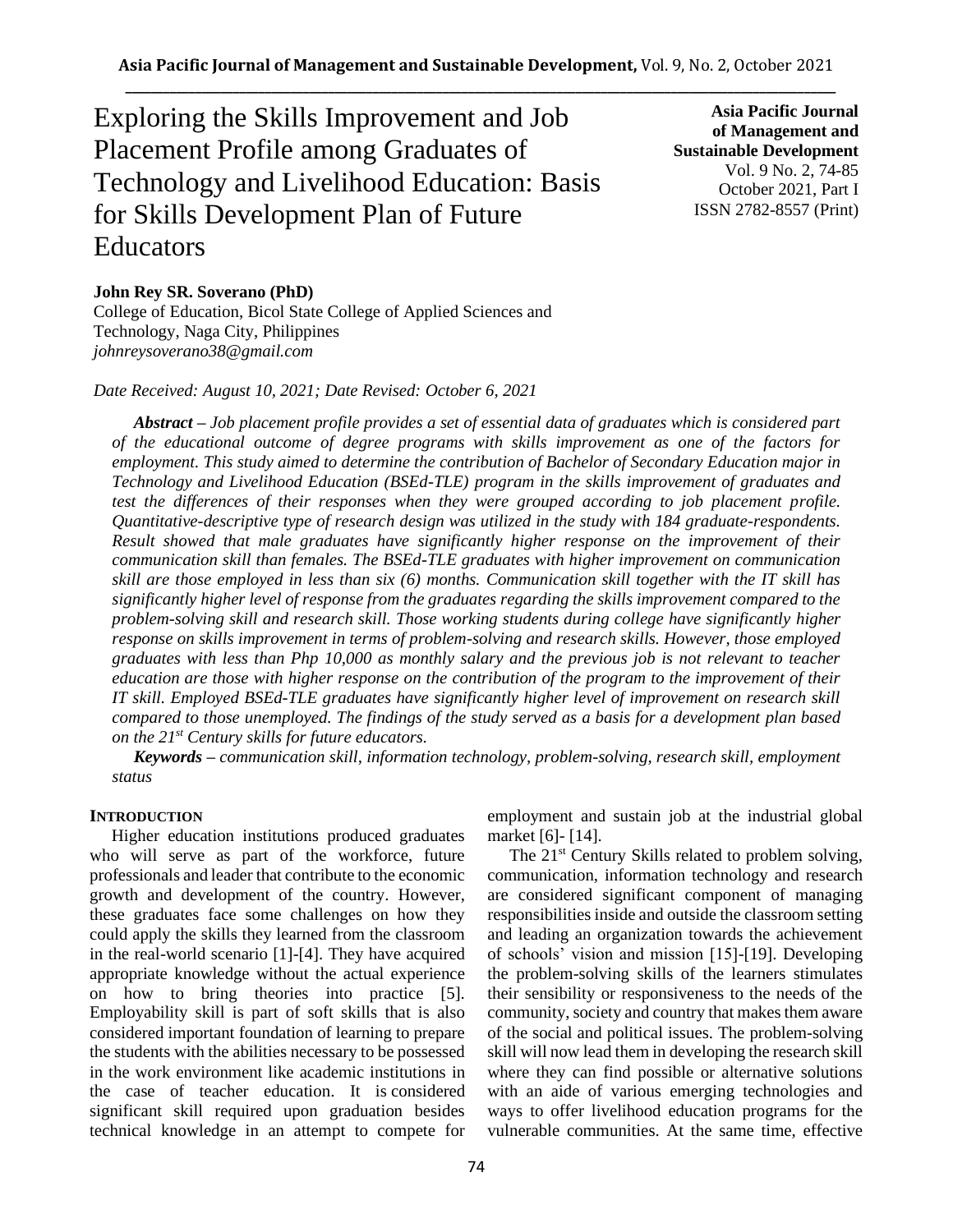communication skill [20] will bring them to certain level of maturity and responsibility to confidently disseminate information to the public. Thus, this study is anchored in experiential learning theory which is defined as a process of knowledge creation with experience transformation, and the result of experience understanding and transformation is knowledge. In its turn, experience understanding is information reception, and experience transformation is information and following action interpreting [21]. Students' experience is significant in learning appropriate skills.

The process of developing the skills of the teacher education students especially those enrolled in Technology and Livelihood Education (TLE) program has been an important element of the curriculum in equipping them with the right knowledge and attitude towards performing their duties and obligation in delivering notable accomplishments. Aquino et al. [22] emphasized that higher education institutions experience pressure to enhance their curricula and improve the quality of instruction as they are entrusted with the responsibility of turning in graduates with employable skills and good attitudes.

The former baccalaureate degree in Secondary Education major in TLE (BSEd-TLE) is now a Bachelor in Technology and Livelihood Education (BTLEd) program which aims to equip the learners with adequate and relevant competencies in the area of TLE, particularly for the TLE exploratory courses from Grades 4-8 based on the Philippine TVET Trainers Qualification Framework [23]. The BTLEd graduates are intended to become classroom teachers, TVET Trainors and Assessors, school leaders or managers and education program specialist. They might also become community builders who provide services to uplift the lives of the underprivilege people and sector of the society through providing livelihood programs. They could also be able to identify and solve problems through conducting relevant research for sustainable development of education and communicating or disseminating the findings of the study in various conferences with an aide of different online platforms and emerging technologies. These are some of the possible employment opportunities for the students enrolled in the program that they can explore upon graduation.

Furthermore, the employment status of the graduates is also considered an important success parameter for higher education institutions. Determining the relevance of present employment to teacher education and assessing how the institution helped them developed certain skills that contribute to their job placement are the main focus of this present study. It is the major responsibility of the HEIs to measure the capabilities of their graduates to be part of both private and public elementary, secondary or tertiary schools in the Philippines and even abroad. Looking into consideration the possibility of participating in life-long learning activities could be an advantage for the graduates to advance in their professional career [24]–[27]. In addition, the professional profile of the teacher education graduates served as important part of the major variable in the study to determine the specific category from their profile with significant difference from the identified skills.

The findings of the study will provide skills development plan for the BTLEd students on how they can be equipped and prepared for future employment with the necessary skills to identify and solve problems, conduct research, communicate reliable information and apply appropriate technologies in delivering quality and excellence in the field of education.

# **OBJECTIVES OF THE STUDY**

This study aimed to determine the contribution of the program in the improvement of skills of the students in terms of problem-solving, research, communication and information technology and test the differences of responses when the graduates of Technology and Livelihood Education were grouped according to profile in terms of sex, year of graduation, employment status, length of job search, relevance of present employment to teacher education sector, graduates who are enrolled for further study, graduates who were working students during college, monthly salary, promotion, relevance of previous job to teacher education, previous and present job placement, and type of organization; to propose a skills development plan.

# **MATERIALS AND METHODS**

# **Research Design**

Quantitative Descriptive type of research design was utilized in the study as the result was used to describe certain phenomena regarding the job placement profile of the graduates and how the degree program helped them in improving specific skills necessary for employment.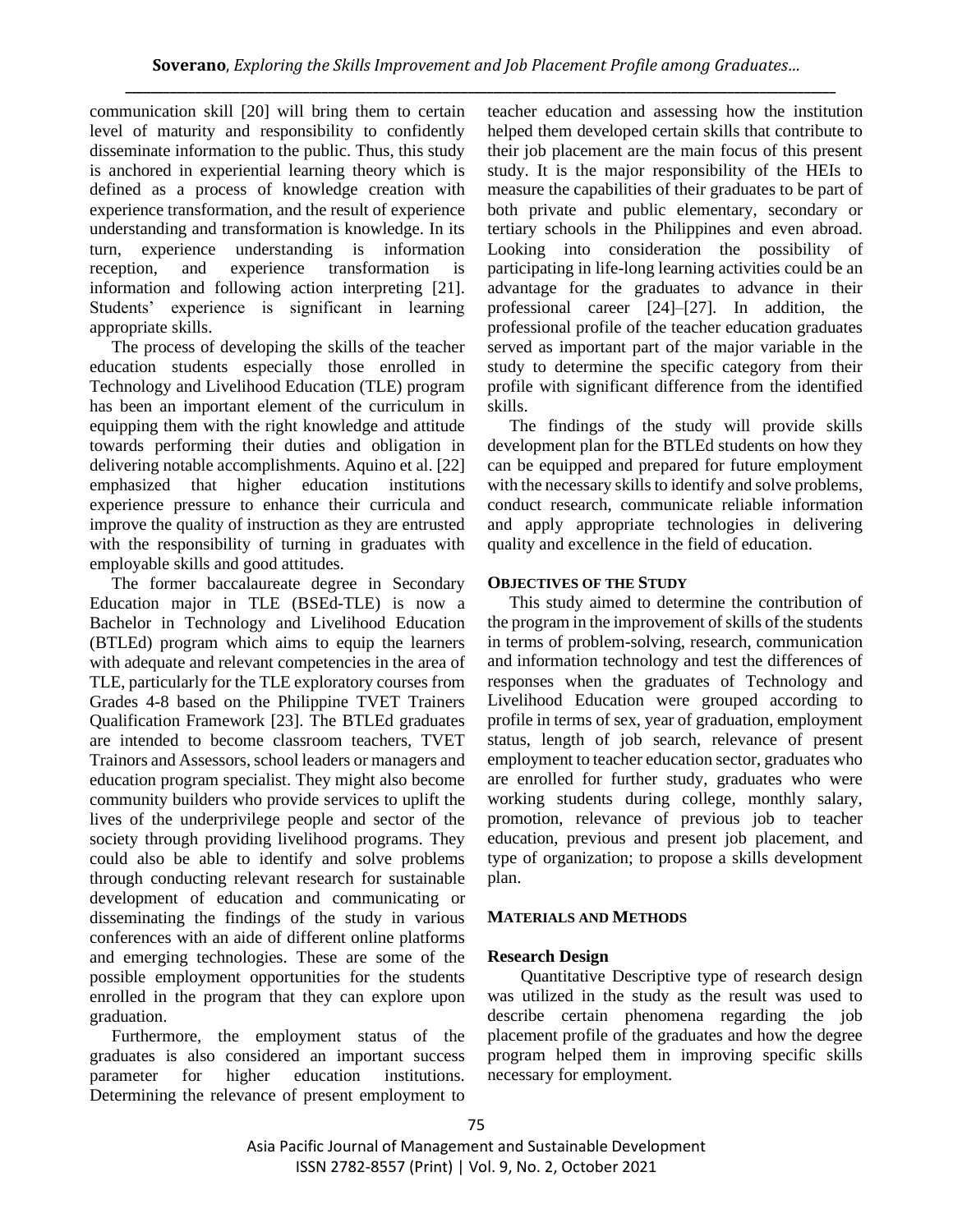## **Instrument**

The survey instrument used for the study was adapted from ideas and concepts of employability studies of Chavez et al. [7], Dotong et al. [8], Ismail & Mohammed [9] and Laguador and Dotong [10] with a Cronbach's alpha value of 0.876 which signifies that the instrument has a good internal consistency.

#### **Respondents**

The respondents of the study are the graduates of Bachelor of Technology and Livelihood Education from 2017 to 2019 which composed of 49 Males and 135 females. There are 36 out of 44 or 81.8% graduates from 2017 served as respondents, while 38 out of 41 or 92.7 percent from 2018 and 110 out of 113 or 97.3 percent from 2019 with the total respondents of 184 out of 198 or 92.9 percent.

# **Data Gathering Procedure and Ethical Consideration**

The official list of graduates from 2017-2019 was taken from the Dean's Office of the College of Education. Graduate-respondents were given online link to answer the questionnaire and also through their email addresses. The respondents were informed regarding the purpose of the study and only those graduates who are willing to participate in the study answered the questionnaire. Ethical considerations had been observed throughout the data gathering. Names of the graduates were already deleted during the process of data analysis to ensure the anonymity of their responses.

# **Data Analysis**

Descriptive statistics was used in the processing of data. The frequency count, percentage, weighted mean and standard deviation are used in the analysis of contribution of the program to skills improvement of the graduates while independent sample t-test for variables with two (2) categories and analysis of variance for variables with three (3) or more categories in testing the differences. The given scale was used to interpret the result of the data gathered: 1.00-1.49: Very Low; 1.50-2.49: Low; 2.50-3.49: High; 3.50-4.00: Very High.

#### **RESULTS AND DISCUSSION**

Table 1 presents the contribution of the Program to Skills Development of Graduates. Result showed that 63.0 percent of the graduates strongly believed that the program had greatly helped them to improve their communication skill while 32.1 percent of the graduates have high level of agreement with 4.3 percent and 0.5 percent of the respondents have low level and very low level, respectively. Agustina and Setiawan [28] emphasized that oral communication skill is essential for thinking and learning. By getting the knowledge of it, students would be able to express information, opinions, understand concepts, and would be able to discuss experience and expertise.

Further, the program has contributed very high to the development of IT skill of the 58.2 percent of the graduates followed by the 37.0 percent with high level and 3.8 percent and 1.1 percent with low and very low levels, respectively. Students were trained to use various educational media and technology in the teaching and learning process to ensure the quality of the delivery of instruction. Icard [29] note that some teachers find teaching environment challenging, hard, and not the easiest experience for them to be a successful teacher. However, some have excelled using better practices of implementing current educational technology [30], and creating learning experiences to a maximal high.

Likewise, result also showed that 46.7 percent of them strongly believed that the program helped them to improve their problem-solving skill followed by the 42.9 percent of the graduates have high level of agreement with 9.8 percent and 0.5 percent of the respondents have low level and very low level, respectively.

| The program helps the students improved | Very Low |               | Low |      |    | High |     | Very High |  |
|-----------------------------------------|----------|---------------|-----|------|----|------|-----|-----------|--|
| their                                   | F        | $\frac{0}{0}$ | F   | $\%$ |    | $\%$ |     | %         |  |
| 1. problem-solving skill                |          | 0.5           | 18  | 9.8  | 79 | 42.9 | 86  | 46.7      |  |
| 2. research skill                       | b        | 3.3           | 16  | 8.7  | 90 | 48.9 | 72  | 39.1      |  |
| 3. communication skill                  |          | 0.5           | ◠   | 4.3  | 59 | 32.1 | 116 | 63.0      |  |
| 4. IT skill                             |          | 1.1           |     | 3.8  | 68 | 37.0 | 107 | 58.2      |  |
| Mean                                    |          |               |     | 6.5  |    | 40.2 |     | 52.0      |  |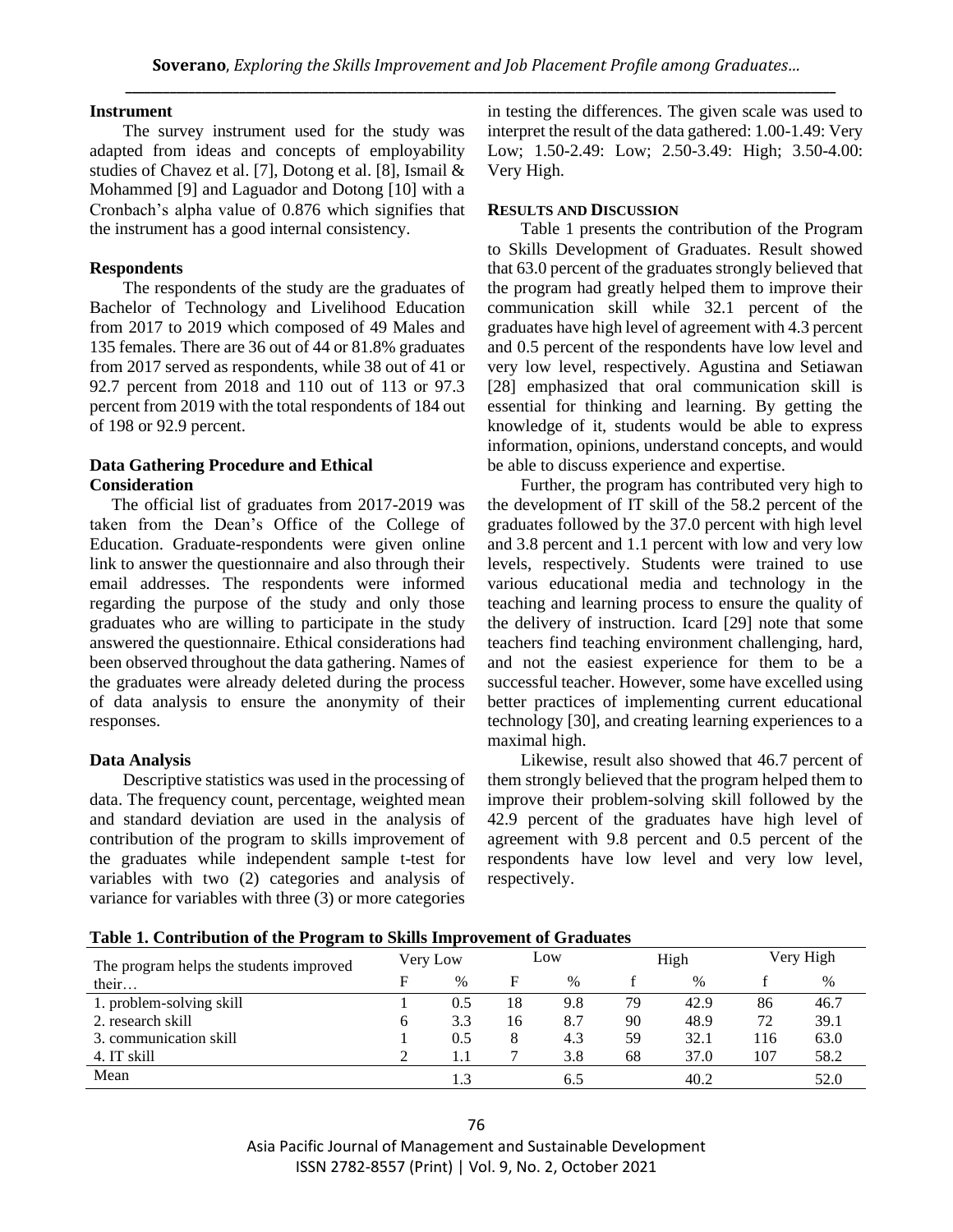On the other hand, 39.1 percent of the graduates believe that the program has contributed very high to the improvement of their research skill while 48.9 percent of them answered with high level. There is 8.7 percent of the graduates with low level of agreement and 3.3 percent of them with very low level. Students were also prepared to become problem solvers by being sensitive to the needs of the academic community through conducting research projects and offering alternative solutions to the given problems being experienced by the students and teachers.

Table 2 presents the differences on the contribution of the degree program to the skills development of graduates. Result showed that the communication skill (*M=*3.37, *SD*=.60) together with the IT skill (*M=*3.52, *SD*=.62) has significantly higher level of improvement  $(f=9.836, p=.0001)$  based on the contribution of the program compared to the problem-solving skill (*M*=3.37, *SD*=.68) and research skill (*M*=3.24, *SD*=.74) with significantly lower level of contribution. The institution provides different student activities that enhanced the communication and information technology skills of the students. The student development programs stimulate the creative and innovative ideas of students to prepare them in more challenging tasks outside the walls of their classrooms and portals of the academic institution. Communication skills of teachers really encourage practitioners to be imaginative in using their skills according to Salmon and Young [31]. Constant practice and application of this communication is always necessary to develop more advanced level of conveying messages through written or verbal interactions [32]- [34]. Students develop their skills through the application of their knowledge and skill during internship [35]-[37] or practice teaching for teacher education students.

Table 3 presents the tests of differences on the contribution of the program to the skills development of graduates which is considered useful in their job placement when grouped according to sex. Significant difference exists on the communication skill (t=2.040, p=.044) of the graduates. Result showed that male (*M*=3.71, *SD*=.50) the graduates have significantly higher level of response on the contribution of the degree program to the improvement of their communication skill compared to females (*M*=3.53, *SD*=.63). Meanwhile, no significant difference exists between males and females on the contribution of the program to the improvement of problem-solving skill (*t*=.004, *p*=.997), research skill (*t*=-.894, *p*=.373), and IT skill  $(t=121, p=0.904)$ . Even the result of composite mean scores has no significant difference (*t*=.241,  $p=81$ ) which signifies that the program has high level of contribution to the improvement of their skills across both sexes in general. Males have noted significantly higher response which the program contributed to the improvement of their communication skills than females.

The level of communication skills among females is significantly higher than males according to studies [38], [39]. But the present study measured the level of improvement obtained by the students from the program.

| Tuoit =i Dhitti chteo on the Contribution of the Tightin to Dhing Detectority of Gruumvo |     |           |      |         |         |  |  |  |  |  |  |
|------------------------------------------------------------------------------------------|-----|-----------|------|---------|---------|--|--|--|--|--|--|
| Mean                                                                                     | SD  |           | Rank | f-value | p-value |  |  |  |  |  |  |
| 3.37                                                                                     | .68 | High      |      |         |         |  |  |  |  |  |  |
| 3.24                                                                                     | .74 | High      | 4    | 9.836   | .00001  |  |  |  |  |  |  |
| 3.58                                                                                     | .60 | Very High |      |         |         |  |  |  |  |  |  |
| 3.52                                                                                     | .62 | Verv High |      |         |         |  |  |  |  |  |  |
| 3.43                                                                                     | .53 | High      |      |         |         |  |  |  |  |  |  |
|                                                                                          |     |           |      |         |         |  |  |  |  |  |  |

**Table 2. Differences on the Contribution of the Program to Skills Development of Graduates**

*\*Significant at p<.05 (two-tailed)*

### **Table 3. Differences on the Contribution of the Program to Skills Development of Graduates which considered Useful in Job Placement when grouped According to Sex**

| <b>Skills</b>                                    | Male |      | Female |      |          |         |         |
|--------------------------------------------------|------|------|--------|------|----------|---------|---------|
| The program helps the students<br>improved their | Mean | SD   | Mean   | SD   |          | df      | p-value |
| 1. problem-solving skill                         | 3.37 | 0.70 | 3.37   | 0.67 | .004     | 182     | .997    |
| 2. research skill                                | 3.16 | 0.85 | 3.27   | 0.70 | $-.894$  | 182     | .373    |
| 3. communication skill                           | 3.71 | 0.50 | 3.53   | 0.63 | $2.040*$ | 105.122 | .044    |
| 4. IT skill                                      | 3.53 | 0.68 | 3.52   | 0.61 | .121     | 182     | .904    |
| Composite Mean                                   | 3.44 | 0.53 | 3.42   | 0.53 | .241     | 182     | .810    |

*\*Significant at p<.05 (two-tailed)*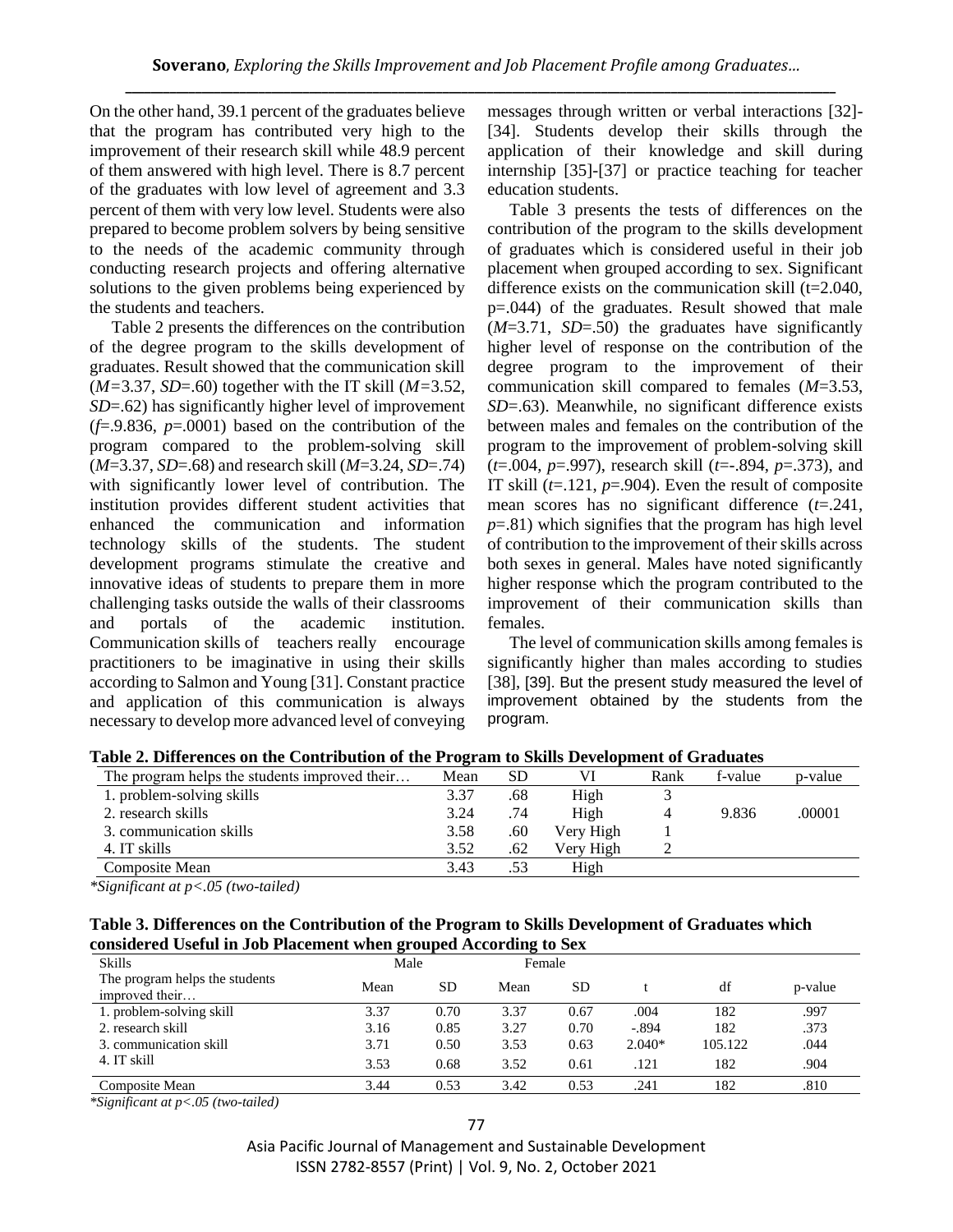| Considéred Oscial III Job I facement when grouped According to Tear of Graduation |      |      |      |           |      |      |         |     |         |  |  |  |
|-----------------------------------------------------------------------------------|------|------|------|-----------|------|------|---------|-----|---------|--|--|--|
| The program helps the students                                                    | 2017 |      | 2018 |           | 2019 |      |         |     |         |  |  |  |
| improved their                                                                    | Mean | SD.  | Mean | <b>SD</b> | Mean | SD   | f-value | df  | p-value |  |  |  |
| 1. problem-solving skill                                                          | 3.42 | 0.73 | 3.39 | 0.64      | 3.34 | 0.68 | .204    | 183 | .816    |  |  |  |
| 2. research skill                                                                 | 3.36 | 0.76 | 3.34 | 0.71      | 3.18 | 0.74 | 1.273   | 183 | .282    |  |  |  |
| 3. communication skill                                                            | 3.67 | 0.63 | 3.61 | 0.55      | 3.54 | 0.61 | .609    | 183 | .545    |  |  |  |
| 4. IT skill                                                                       | 3.47 | 0.77 | 3.50 | 0.65      | 3.54 | 0.57 | .206    | 183 | .814    |  |  |  |
| Composite Mean                                                                    | 3.48 | 0.56 | 3.46 | 0.54      | 3.40 | 0.52 |         |     |         |  |  |  |

**Table 4. Differences on the Contribution of the Program to Skills Improvement of Graduates which considered Useful in Job Placement when grouped According to Year of Graduation** 

*\*Significant at p<.05 (two-tailed)*

| Table 5. Differences on the Contribution of the Program to Skills Development of Graduates which |
|--------------------------------------------------------------------------------------------------|
| considered Useful in Job Placement when grouped According to Employment Status                   |

| The program helps the students improved |      | Unemployed $(n=58)$<br>Employed $(n=130)$ |      |           |          |        |         |
|-----------------------------------------|------|-------------------------------------------|------|-----------|----------|--------|---------|
| their                                   | Mean | SD.                                       | Mean | <b>SD</b> | f-value  | Df     | p-value |
| 1. problem-solving skill                | 3.31 | 0.63                                      | 3.39 | 0.70      | $-766$   | 182    | .445    |
| 2. research skill                       | 3.10 | 0.77                                      | 3.31 | 0.72      | $-1.755$ | 182    | .081    |
| 3. communication skill                  | 3.52 | 0.60                                      | 3.61 | 0.60      | $-.951$  | 182    | .343    |
| 4. IT skill                             | 3.47 | 0.60                                      | 3.55 | 0.64      | $-.836$  | 115.91 | .405    |
| Composite Mean                          | 3.35 | 0.52                                      | 3.46 | 0.53      | $-1.382$ | 111.09 | .170    |

*\*Significant at p<.05 (two-tailed); \*\*Significant*

This signifies that the institution provides communication skills enhancement to male teacher education students that's what they really need to prepare in becoming great teachers in the future.

Table 4 presents the test of differences on the contribution of the program to the skills improvement of graduates which are considered useful in the job placement when grouped according to year of graduation. Result showed that no significant difference exists across batches of graduates on the contribution of the program on the improvement of problem-solving skill (*f*=.204, *p*=.816), research skill (*f*=1.273, *p*=.282), communication skill (*f*=.609, *p*=.545), and IT skill (*f*=.206, *p*=.814). This signifies that the three (3) batches of the graduates have experienced diverse level of skills improvement from the institution. The result showed that the different batches of graduates have diverse responses on how they were exposed to different school activities that enhanced their problem-solving skill, research skill, communication and IT skills. Across different programs, year levels and batch of graduates should be consistent in providing curricular activities that support and complement the implementation of the curriculum. Muema et al. [40] noted that these student activities are very essential part of college life to prepare learners to be holistic. Different batches signify their responses of having high to very high level of skills improvement from the program.

Table 5 presents the test of differences on the contribution of the program to the skills improvement of graduates which are considered useful in the job placement when grouped according to employment status. Result showed that no significant difference exists at alpha value of 0.05 between employed and unemployed graduates on the contribution of the program on the improvement of problem-solving skill (*f*=.-.766, *p*=.445), communication skill (*f*=.-.951, *p*=.343), and IT skill (*f*=-836, *p*=.405). This signifies that both groups of the graduates between employed and unemployed have experienced diverse level of skills improvement from the institution. Though improvement on research skill of employed graduates (*M*=3.31, *SD*=.72) obtained a little higher difference compared to unemployed (*M*=3.10, *SD*=.77) but the variance can be considered statistically different  $(f=1.755, p=.081)$  using alpha value of 0.10. Cotronei-Baird [41] emphasized that the employability skills development is a significant graduate learning outcome and attributes of most contemporary university degrees. The higher education institutions have a critical role of academic in teaching and assessing the curriculum.

Table 6 presents the differences on the contribution of the Program to the skills improvement of graduates which are considered useful in the job placement of graduates when grouped according to length of job search. Result showed that those graduates with less than 6 months (*M*=3.68, *SD*=.53) of job search believed to have a significantly higher level of improvement on communication skills (*t*=2.692, *p*=.041) compared to those graduates who were employed after a year (*M=*3.49, *SD*=.61) and after 2 years (*M*=3.31, *SD*=.95). Meanwhile, improvements of the problem-solving (*f*=.078, *p*=.925), research skills (*f*=.828, *p*=.439) and IT skill (*f*=.336, *p*=.715) obtained no significant difference on the responses among the graduates.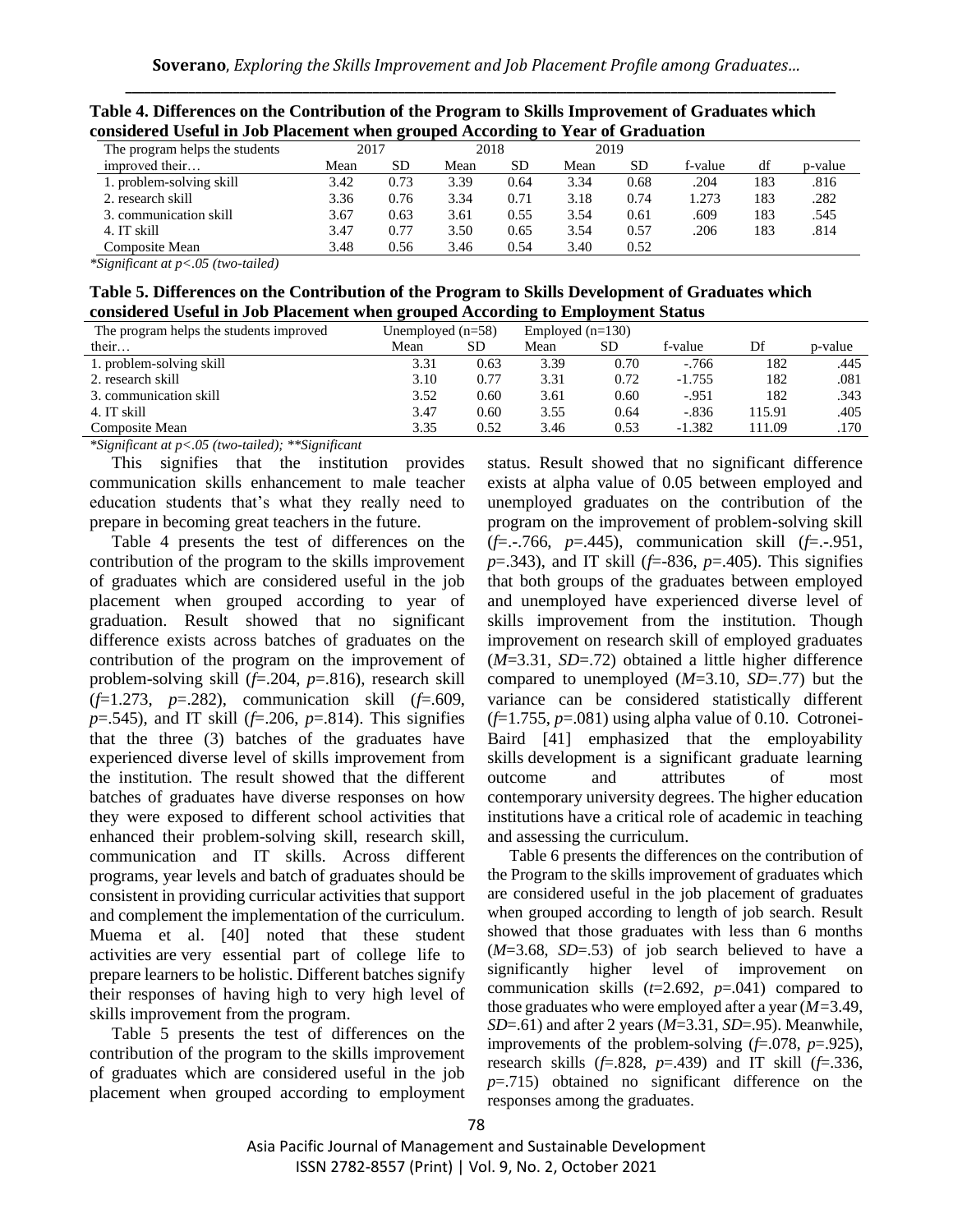| considered Useful in Job Placement when grouped According to Length of Job Search |      |              |      |              |      |               |          |     |         |  |  |  |
|-----------------------------------------------------------------------------------|------|--------------|------|--------------|------|---------------|----------|-----|---------|--|--|--|
|                                                                                   |      | $<$ 6 months |      | after 1 Year |      | after 2 years |          |     |         |  |  |  |
|                                                                                   | Mean | <b>SD</b>    | Mean | <b>SD</b>    | Mean | <b>SD</b>     | f-value  | df  | p-value |  |  |  |
| 1. problem-solving skills                                                         | 3.34 | 0.71         | 3.29 | 0.69         | 3.31 | 0.85          | .078     | 146 | .925    |  |  |  |
| 2. research skills                                                                | 3.20 | 0.75         | 3.22 | 0.72         | 2.92 | 1.04          | .828     | 146 | .439    |  |  |  |
| 3. communication skills                                                           | 3.68 | 0.53         | 3.49 | 0.61         | 3.31 | 0.95          | $2.692*$ | 146 | .041    |  |  |  |
| 4. information technology skills                                                  | 3.54 | 0.61         | 3.45 | 0.65         | 3.54 | 0.88          | .336     | 146 | .715    |  |  |  |
| Composite Mean                                                                    | 3.44 | 0.51         | 3.36 | 0.54         | 3.27 | 0.75          | .723     | 146 | 522     |  |  |  |

| Table 6. Differences on the Contribution of the Program to Skills Improvement of Graduates which |
|--------------------------------------------------------------------------------------------------|
| considered Useful in Job Placement when grouped According to Length of Job Search                |

*\*Significant at p<.05 (two-tailed)*

**Table 7. Differences on the Contribution of the Program to Skills Improvement of Graduates which considered Useful in Job Placement when grouped According to Relevance of Present Employment to Teacher Education** 

|                           |      | Not Relevant $(n=64)$ |      | Relevant $(n=55)$ |          |     |         |
|---------------------------|------|-----------------------|------|-------------------|----------|-----|---------|
|                           | Mean | SD                    | Mean | SD                | f-value  | Df  | p-value |
| 1. problem-solving skills | 3.36 | 0.70                  | 3.42 | 0.74              | $-446$   | 117 | .656    |
| 2. research skills        | 3.22 | 0.74                  | 3.38 | 0.71              | $-1.219$ | 117 | .225    |
| 3. communication skills   | 3.58 | 0.59                  | 3.62 | 0.65              | $-.353$  | 117 | .725    |
| 4. IT skills              | 3.50 | 0.64                  | 3.60 | 0.63              | $-.856$  | 117 | .394    |
| Composite Mean            | 3.41 | 0.52                  | 3.50 | 0.55              | $-927$   | 117 | .356    |

*\*Significant at p<.05 (two-tailed)*

When it comes to length of job search, those graduates with higher response on communication skills are those with less number of months on searching for jobs. This signifies that communication skill really matters to the job placement of the graduates [42] most especially during interviews where they can express more of their ideas and share some of their learning experiences as student and member of various organizations in college.

Table 7 presents the differences on the contribution of the Program to the skills improvement of graduates which are considered useful in their job placement when grouped according to relevance of present employment to Teacher Education. No significant difference exists on the skills improvement of the graduates in terms of problem-solving skill (*f*=-.446, *p*=.656), research skill (*f*=-1.219, *p*=.225), communication skill ( $f = -0.353$ ,  $p = 0.725$ ) and IT skill ( $f = -1$ .856, *p*=.394). However, it can be seen from the result that the research skill obtained the highest f-value and lowest probability value compared to other three (3) skills. Although, the result has no significant difference between the two groups, the research skill can still be considered an important factor that can possibly influence for the graduates to have a more relevant job placement to teacher education. The institution provides better learning experiences to students when they propose and conduct food product development [43] as application of their technical knowledge from the program. Research is an essential component on developing the employability skills [44],[45] to prepare them for higher level of responsibility in any organization.

Table 8 presents the differences on the contribution of the Program to the skills improvement of graduates which are considered useful in their job placement when grouped according to sector. No significant difference exists on the skills improvement of the graduates in terms of problem-solving skill (*f*=.133, *p*=.940), research skill (*f*=.447, *p*=.720), communication skill (*f*=.088, *p*=.967) and IT skill (*f*=.728, *p*=.537).

**Table 8. Differences on the Contribution of the Program to Skills Improvement of Graduates which considered Useful in Job Placement when grouped According to Sector**

|                          | Government      |           |           |      |      |                           |      |      |         |      |         |
|--------------------------|-----------------|-----------|-----------|------|------|---------------------------|------|------|---------|------|---------|
|                          | <b>Services</b> |           | Education |      |      | Others<br><b>Business</b> |      |      |         |      |         |
|                          | Mean            | <b>SD</b> | Mean      | SD   | Mean | SD                        | Mean | SD   | f-value | df   | p-value |
| 1. problem-solving skill | 3.38            | 0.77      | 3.41      | 0.73 | 3.30 | 0.47                      | 3.42 | 0.84 | .133    | l 18 | .940    |
| 2. research skill        | 3.25            | 0.90      | 3.38      | 0.70 | 3.20 | 0.62                      | 3.21 | 0.71 | 447     | 118  | .720    |
| 3. communication skill   | 3.54            | 0.66      | 3.61      | 0.65 | 3.60 | 0.60                      | 3.63 | 0.50 | .088    | 118  | .967    |
| 4. IT skill              | 3.38            | 0.71      | 3.59      | 0.63 | 3.60 | 0.60                      | 3.58 | 0.61 | .728    | 118  | .537    |
| Composite Mean           | 3.39            | 0.63      | 3.50      | 0.54 | 3.43 | 0.40                      | 3.46 | 0.51 |         | 118  | .694    |

*\*Significant at p<.05 (two-tailed)*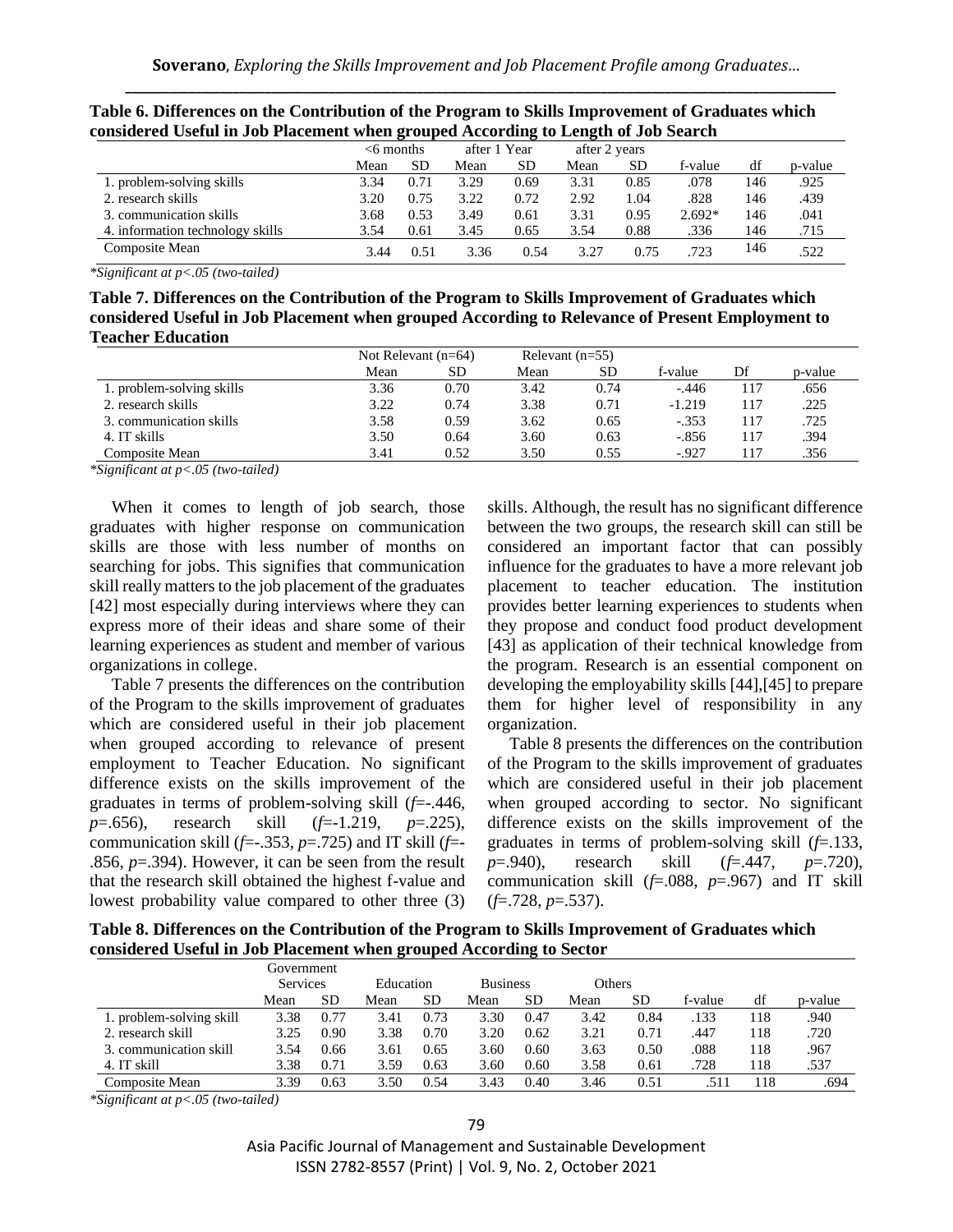It can be observed from the result that those graduates who belong to Education sector (*M*=3.50, *SD*=.54) have little higher response in the overall composite mean to those employed in government services (*M*=3.39, *SD*=.63) and business sector (*M*=3.43, *SD*=.40). Though the difference is not considered significant, but it can still be noted the contribution of these skills as important component for the graduates to be employed in the education sector. Teacher education graduates are distributed in different types of sectors in private and public agencies. They are not only working as teachers but also part of business industry and government services because some of them are not yet licensed teachers. They are still waiting for the next schedule of national licensure examination for teachers. These cited skills are also important in various industries most especially the communication and IT skills which according to Ariyawansa and Perera [46] are considered among the highly concerned factors of the employers.

Table 9 presents the differences on the contribution of the Program to the skills improvement of graduates which are considered useful in their job placement when grouped according to graduates who are enrolled for further study. No significant difference exists on the skills improvement of the graduates when grouped according to further study in terms of problem-solving skill (*f*=-.552, *p*=.582), research skill (*f*=-.115, *p*=.909), communication skill  $(f=1.484, p=.139)$  and IT skill  $(f=-.633, p=.527)$ . It can be noted from the result that those graduates who are enrolled for further study (*M*=3.69, *SD*=.55) have little higher response on communication skill compared to those who are not enrolled (*M*=3.54, *SD*=.62). Though the difference is not statistically significant with the highest computed f-value and lowest p-value compared to other three (3) skills, it can still be considered an important component for the graduates to achieve higher goals if they are well equipped with proper communication skill. Some graduates are already pursuing further studies while waiting for the national board examination because they believe on the essence of having Master's degree is an advantage for teachers to be considered to higher position and ranks in the government or private organizations. Korkonosenko [47] noted the importance of master's degree as a pass to the professional pedagogical future. But most of the graduates are not yet enrolled due to some financial constraints and family obligations that hinder them to take that opportunity.

Table 10 presents the differences on the contribution of the Program to the skills improvement of graduates which are considered useful in their job placement when grouped according to graduates who were working students during college.

**Table 9. Differences on the Contribution of the Program to Skills Improvement of Graduates which considered Useful in Job Placement when grouped According to Graduates who are Pursuing Further Study** 

|                           | No $(n=137)$ |           | Yes $(n=51)$ |           |          |     |         |
|---------------------------|--------------|-----------|--------------|-----------|----------|-----|---------|
|                           | Mean         | <b>SD</b> | Mean         | <b>SD</b> | t-value  | Df  | p-value |
| 1. problem-solving skills | 3.35         | 0.67      | 3.41         | 0.70      | $-.552$  | 182 | .582    |
| 2. research skills        | 3.24         | 0.70      | 3.25         | 0.84      | $-.115$  | 182 | .909    |
| 3. communication skills   | 3.54         | 0.62      | 3.69         | 0.55      | $-1.484$ | 182 | .139    |
| 4. IT skills              | 3.50         | 0.61      | 3.57         | 0.67      | $-.633$  | 182 | .527    |
| Composite Mean            | 3.41         | 0.52      | 3.48         | 0.56      | $-.826$  | 182 | .410    |

*\*Significant at p<.05 (two-tailed)*

| Table 10. Differences on the Contribution of the Program to Skills Improvement of Graduates which |
|---------------------------------------------------------------------------------------------------|
| considered Useful in Job Placement when grouped According to Graduates who were working students  |
| during college                                                                                    |

|                          |      | No $(n=156)$ |      | Yes $(n=32)$ |           |        |         |
|--------------------------|------|--------------|------|--------------|-----------|--------|---------|
|                          | Mean | SD           | Mean | SD           | t-value   | Df     | p-value |
| 1. problem-solving skill | 3.32 | 0.70         | 3.59 | 0.50         | $-2.614*$ | 59.162 | .011    |
| 2. research skill        | 3.19 | 0.76         | 3.53 | 0.57         | $-2.432*$ | 182    | .016    |
| 3. communication skill   | 3.56 | 0.61         | 3.69 | 0.54         | $-1.112$  | 182    | 268     |
| 4. IT skill              | 3.51 | 0.65         | 3.59 | 0.50         | $-.720$   | 182    | .473    |
| Composite Mean           | 3.39 | 0.54         | 3.60 | 0.41         | $-2.056*$ | 182    | .041    |

*\*Significant at p<.05 (two-tailed)*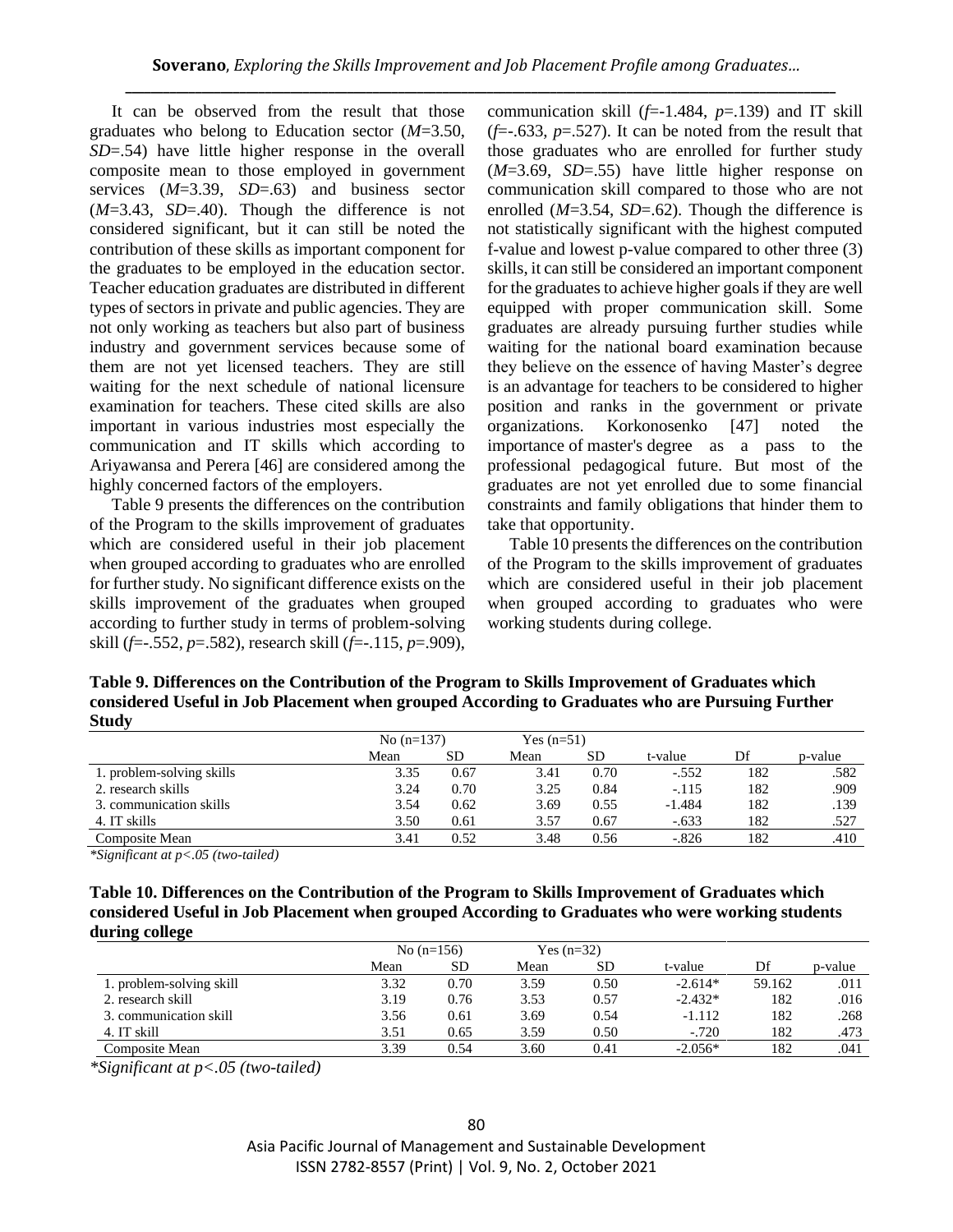Significant difference exists on problem-solving skill (*t*=-2.614, *p*=.011) and research skill (*t*=-2.432, *p*=.016) where those working students (*M*=3.59, *SD*=.50) have significantly higher response compared to those who are not working students (*M*=3.32, p=.70) during college. The composite mean score also showed significant difference (*t*=-2.056, *p*=.041) between working students (*M*=3.60, *SD*=0.41) and full-time students (*M=*3.39, *SD*=.54). Being a working student in college contributed to the advancement of their skills related to employment because they can obtain different learning experiences that cannot be offered within the classroom setting. They have already the application of their knowledge, skills and values while learning other educational theories that can be applied during practice teaching. The experience of being a working-students has a great advantage against those full-time students when it comes to responsibility [48], maturity and how they view the world of work as early as college. It gives them another opportunity to realize the importance of money and education.

Table 11 presents the differences on the contribution of the Program to the skills improvement of graduates which are considered useful in their job placement when grouped according to monthly salary. Significant difference exists on IT skills (*f*=2.692, *p*=.042) where those graduates who are receiving less than Php 10,000 as monthly salary have significantly higher response on IT skills compared to those graduates with salary range from 10,001 to 20,000. But the composite mean score of those graduates with more than Php 20,000.00 monthly salary have higher response on the contribution of the program to their skills improvement. This signifies that having higher response or observation on how they improved their skills have somewhat contribution to earn higher salary most especially in IT skill.

Table 12 presents the differences on the contribution of the program to the skills improvement of graduates which are considered useful in their job placement when grouped according to promotion. Responses on the contribution of the program to the improvement of skills among the graduates who were already once promoted do not differ significantly in terms of problem solving (*t*=-.801, *p*=.425), research skill (*t*=-.056, *p*=.955), communication skill (*t*=.331, *p*=.741) and IT skill (*t*=-.449, *p*=.654). This signifies that the contribution of the program to skills improvement is not a factor that describes the promotion of graduates at work. These students can be promoted no matter how the program contributed to the skills of the graduates. This is a good indication that the training and preparation of the students are designed across all types of learners for the formation of competences and demonstration of good behavior and strategies [49].

**Table 11. Differences on the Contribution of the Program to Skills Development of Graduates which considered Useful in Job Placement when grouped According to Monthly Salary**

|                          | $<$ 10 $k$ |      | 10.001-20K |           | 20.001-40k |      |          |     |         |
|--------------------------|------------|------|------------|-----------|------------|------|----------|-----|---------|
|                          | Mean       | SD   | Mean       | <b>SD</b> | Mean       | SD   | f-value  | df  | p-value |
| 1. problem-solving skill | 3.35       | 0.69 | 3.38       | 0.75      | 3.50       | 0.71 | .298     | 119 | .743    |
| 2. research skill        | 3.32       | 0.69 | 3.16       | 0.80      | 3.56       | 0.62 | 2.044    | 119 | .134    |
| 3. communication skill   | 3.53       | 0.66 | 3.62       | 0.61      | 3.72       | 0.46 | .780     | 119 | .461    |
| 4. IT skill              | 3.67       | 0.48 | 3.38       | 0.78      | 3.56       | 0.62 | $2.692*$ | 119 | .042    |
| <b>Composite Mean</b>    | 3.46       | 0.50 | 3.38       | 0.59      | 3.58       | 0.45 | .364     | 119 | .074    |

*\*Significant at p<.05 (two-tailed)*

| Table 12. Differences on the Contribution of the Program to Skills Development of Graduates which |
|---------------------------------------------------------------------------------------------------|
| considered Useful in Job Placement when grouped According to Promotion                            |

|                           | Not Yet Promoted |           |      | Promoted |         |     |         |
|---------------------------|------------------|-----------|------|----------|---------|-----|---------|
|                           | $(n=100)$        |           |      | $(n=20)$ |         |     |         |
|                           | Mean             | <b>SD</b> | Mean | SD       | t-value | Df  | p-value |
| 1. problem-solving skills | 3.36             | 0.72      | 3.50 | 0.69     | $-.801$ | 118 | .425    |
| 2. research skills        | 3.29             | 0.74      | 3.30 | 0.66     | $-.056$ | 118 | .955    |
| 3. communication skills   | 3.60             | 0.62      | 3.55 | 0.60     | .331    | 118 | .741    |
| 4. IT skills              | 3.53             | 0.64      | 3.60 | 0.60     | $-.449$ | 118 | .654    |
| Composite Mean            | 3.45             | 0.54      | 3.49 | 0.51     | $-.326$ | 118 | .745    |

*\*Significant at p<.05 (two-tailed)*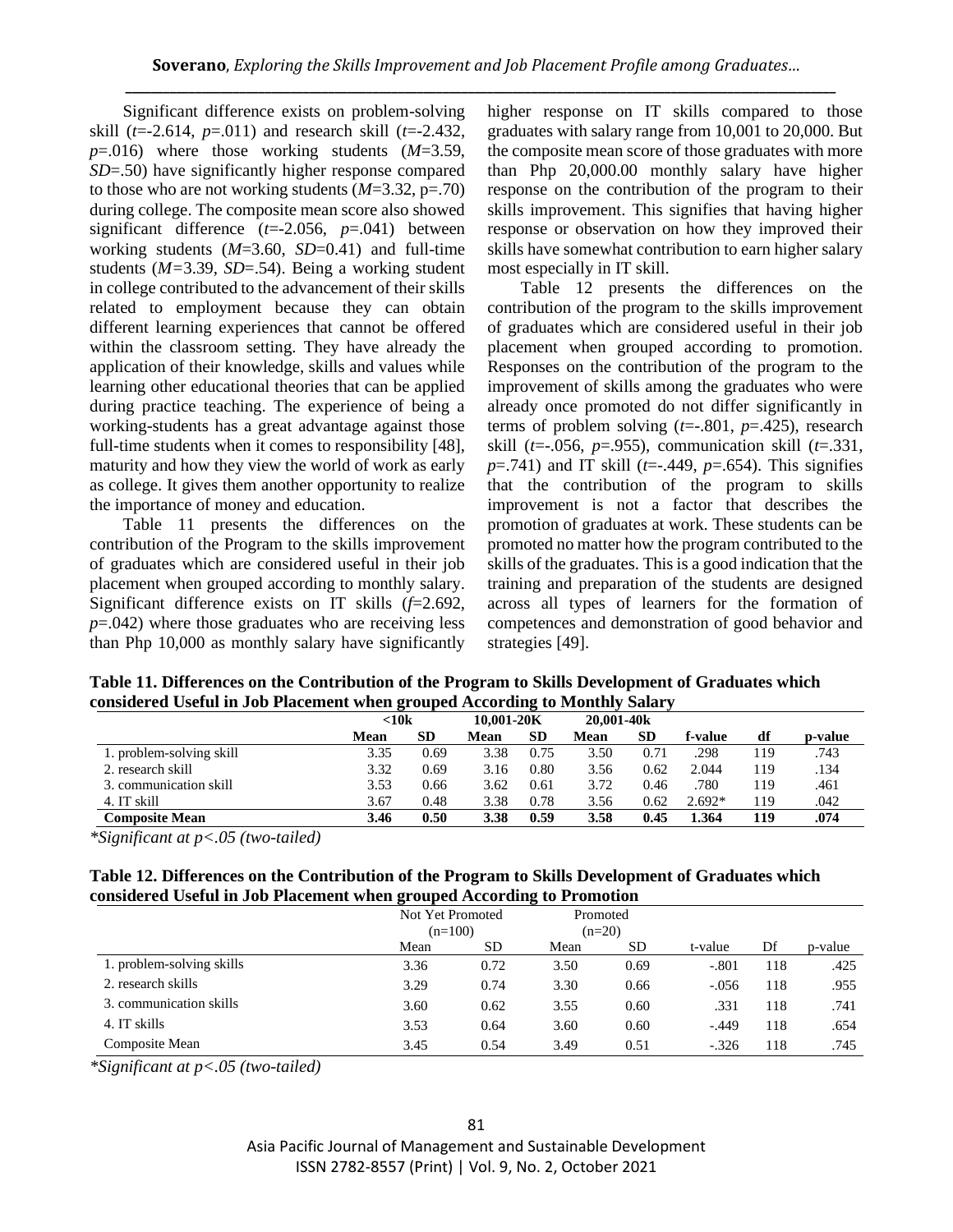| Luucauon                  |                       |      |                    |      |          |     |         |
|---------------------------|-----------------------|------|--------------------|------|----------|-----|---------|
|                           | Not Relevant $(n=74)$ |      | Relevant $(n=114)$ |      |          |     |         |
|                           | Mean                  | SD   | Mean               | SD   | t-value  | df  | p-value |
| 1. problem-solving skills | 3.43                  | 0.68 | 3.32               | 0.67 | l.068    | 182 | .287    |
| 2. research skills        | 3.27                  | 0.76 | 3.23               | 0.73 | .380     | 182 | .704    |
| 3. communication skills   | 3.61                  | 0.59 | 3.56               | 0.61 | .519     | 182 | .605    |
| 4. IT skills              | 3.64                  | 0.61 | 3.45               | 0.63 | $2.031*$ | 182 | .044    |
| Composite Mean            | 3.49                  | 0.53 | 3.39               | 0.53 | . 221    | 182 | .224    |

**Table 13. Differences on the Contribution of the Program to Skills Improvement of Graduates which considered Useful in Job Placement when grouped According to Relevance of Previous Job to Teacher Education**

*\*Significant at p<.05 (two-tailed)*

Table 13 presents the differences on the contribution of the program to the skills improvement of graduates which are considered useful in their job placement when grouped according to relevance of Previous Job to Teacher Education. Result showed that those graduates with previous job not relevant (*M*=3.64, *SD*=.61) to teacher education have significantly higher response on IT skills (*t*=2.031, *p*=.044). Meanwhile, no significant difference exists on problem solving skill (*t=*1.068, *p*=.287), research skill (*t*=.380, *p*=.704) and communication skill (*t*=.519, *p*=.605). The computed composite mean score of those graduates with previous jobs relevant (*CM*=3.39, *SD*=.53) to teacher education have little lower response compared to those with jobs not relevant (*CM*=3.49, *SD*=.53). Job relevance to completed degree program in college has been a challenging issue among graduates due to their eagerness to have immediate job placement. They tried to accept any type of work assignment even not related to teacher education. But once they have obtained the professional license, they immediately transfer to public schools.

Table 14 presents the differences on the contribution of the program to the skills improvement of graduates which are considered useful in their job placement when grouped according to previous and present job. Result showed that no significant difference exists on the skills improvement of graduates in terms of problem solving (*f*=.577, *p*=.631), research skill (*f*=.831, *p*=.478), communication skill (*f=*.179, *p*=.910), and IT skill (*f*=.596, *p*=.619). The computed composite mean score of those graduates with no present and previous job (*CM*=3.49, *SD*=.57) have a little higher response compared to those graduates who are still in their current jobs (*CM*=3.44, *p*=.51). Furthermore, those graduates with previous job but no current job (*CM*=3.34, *SD*=.50) have little lower score than those graduates who changed jobs (*CM*=3.47, *SD*=.56). This signifies that the contribution of the program to the skills improvement of the graduates is not a factor that describes the changes on the job placement of the graduates.

**Table 14. Differences on the Contribution of the Program to Skills Improvement of Graduates when grouped According to Previous and Present Jobs**

|                           | No Present &<br>Previous Job |           | With Previous Job<br>but no Current Job |      | Change Job |           | Still in the<br>Current Job |           |         |         |
|---------------------------|------------------------------|-----------|-----------------------------------------|------|------------|-----------|-----------------------------|-----------|---------|---------|
|                           | Mean                         | <b>SD</b> | Mean                                    | SD.  | Mean       | <b>SD</b> | Mean                        | <b>SD</b> | f-value | p-value |
| 1. problem-solving skills | 3.48                         | 0.68      | 3.27                                    | 0.57 | 3.38       | 0.76      | 3.39                        | 0.68      | .577    | .631    |
| 2. research skills        | 3.24                         | 0.83      | 3.14                                    | 0.74 | 3.36       | 0.73      | 3.21                        | 0.73      | .831    | .478    |
| 3. communication skills   | 3.62                         | 0.59      | 3.53                                    | 0.58 | 3.61       | 0.64      | 3.59                        | 0.60      | .179    | .910    |
| 4. IT skills              | 3.62                         | 0.59      | 3.43                                    | 0.61 | 3.54       | 0.62      | 3.55                        | 0.66      | .596    | .619    |
| Composite Mean            | 3.49                         | 0.57      | 3.34                                    | 0.50 | 3.47       | 0.56      | 3.44                        | 0.51      | .422    | .716    |

*\*Significant at p<.05 (two-tailed*

**Table 15. Differences on the Contribution of the Program to Skills Improvement of Graduates when grouped According to Type of Organization** 

| $\sim$                   | Government $(n=59)$ |      |      | Private $(n=61)$ |          |     |         |
|--------------------------|---------------------|------|------|------------------|----------|-----|---------|
|                          | Mean                | SD   | Mean | <b>SD</b>        | t-value  | Df  | p-value |
| 1. problem-solving skill | 3.41                | 0.77 | 3.36 | 0.66             | .353     | 118 | .724    |
| 2. research skill        | 3.34                | 0.78 | 3.25 | 0.67             | .700     | 118 | .485    |
| 3. communication skill   | 3.59                | 0.65 | 3.59 | 0.59             | .027     | 118 | 978     |
| 4. IT skill              | 3.47                | 0.70 | 3.61 | 0.56             | $-1.142$ | 118 | .256    |
| Composite Mean           | 3.45                | 0.60 | 3.45 | 0.46             | .026     | 18  | .979    |

*\*Significant at p<.05 (two-tailed)*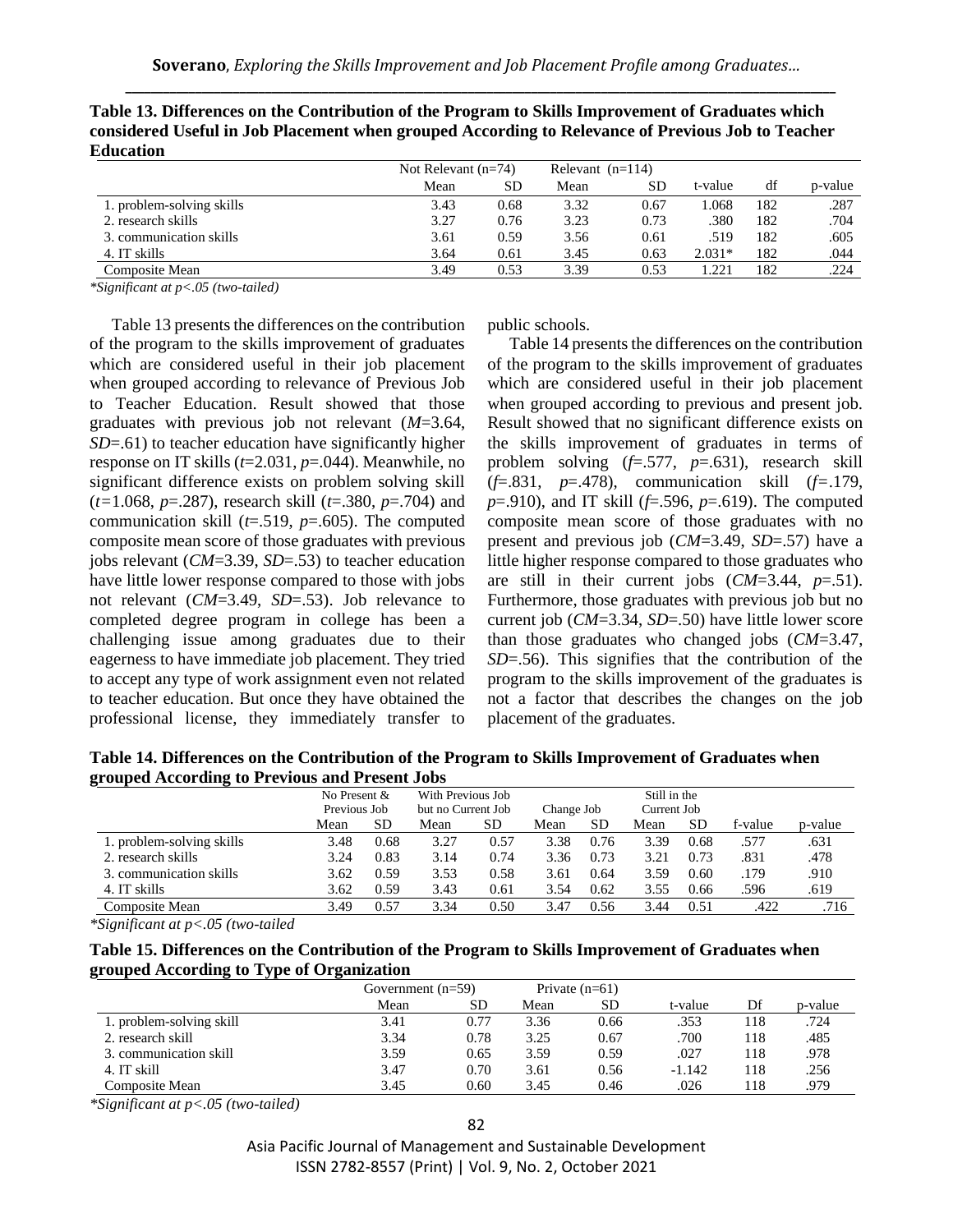Table 15 presents the differences on the contribution of the Program to the skills improvement of graduates which are considered useful in their job placement when grouped according to type of organization. Results showed that no significant difference exists on skills improvement of graduates in terms of problem solving (*t*=.353, *p*=.724), research skill (*t*=.700, *p*=.485), communication skill (*t*=.027, *p*=.978), and IT skill  $(f=1.142, p=.256)$ . But it can be noted that the score of those respondents who belong to private organization (*M*=3.61, *SD*=.56) have little higher response on IT skills as contribution of the program compared those who belong to government (*M*=3.47, *SD*=.70). Both groups of graduates from private and government have the same computed composite mean score. This signifies that the skills improvement is not a factor that determines the type of organization that the graduates can be affiliated with after graduation.

| <b>KRA</b>            | Project                   | Activity                                       | <b>Success Parameters</b>                |
|-----------------------|---------------------------|------------------------------------------------|------------------------------------------|
| <b>IT Skill</b>       | <b>Online Teaching</b>    | Redesign the curriculum for                    | 75% of online pedagogies and             |
|                       | Method & Learning         | synchronous and asynchronous                   | assessments are aligned with             |
|                       | Assessment                | instruction                                    | flexible learning modality               |
|                       | Education                 | <b>Establish functional Learning</b>           | 75% of the students have                 |
|                       | <b>Technology Center</b>  | Management System                              | enhanced their motivation for            |
|                       |                           |                                                | flexible learning                        |
|                       | Digital Learning          | Engage students in collaborative               | 75% of the students have                 |
|                       | Experience                | activities using interactive technology;       | increased satisfaction level with        |
|                       |                           | Access to Online journals and e-books          | meaningful learning experience           |
|                       |                           |                                                |                                          |
| Communication         | Social Media              | Build a community of responsible social        | 75% of the students have the             |
| Skill                 | Communication             | media content users and creators               | ability to create meaningful<br>contents |
|                       | Creation of               | Learn to communicate the right content         | 75% of the students have written         |
|                       | Instructional             | of the subject through module writing          | instructional material for specific      |
|                       | Materials                 |                                                | content of the module                    |
|                       |                           |                                                |                                          |
|                       | Research                  | Provide a platform for intellectual            | 75% of the students have                 |
|                       | Colloquium                | discussion of research findings                | experienced research presentation        |
| <b>Research Skill</b> | Software                  | Use of Plagiarism Software, SPSS and           | 75% of the students have written         |
|                       | Application used          | Grammarly                                      | research article using these             |
|                       | for Research              |                                                | software as support for instruction      |
|                       | <b>Research Method</b>    | Integrate the use of Content Analysis as       | 75% of the students have written         |
|                       |                           | research tool in professional courses          | a research article using content         |
|                       |                           |                                                | analysis as a method                     |
|                       | <b>Research Proposal</b>  | Provide training workshop on research          | 75% of the students have                 |
|                       | Writing                   | writing and publication                        | developed the research writing           |
|                       |                           |                                                | skill through submission of              |
|                       |                           |                                                | publishable research article             |
| Problem Solving       | <b>Extension Proposal</b> | Identify specific problems of the local        | 75% of the students have created         |
| <b>Skill</b>          | Writing                   | community from needs assessment                | an extension proposal for the            |
|                       |                           |                                                | community                                |
|                       | Social &                  | Identify challenges of the society and         | 75% of the students have                 |
|                       | Environmental             | environment from attending seminars &          | developed a proposed policy              |
|                       | Awareness                 | conferences and reading of journal<br>articles | based on identified challenges           |
|                       | Implementation of         | Implement the extension project through        | 75% of the students have                 |
|                       | Community                 | the student recognized organization            | participated in the extension            |
|                       | Extension                 |                                                | activity                                 |

| Table 16. Skills Development Plan for Future Educators |
|--------------------------------------------------------|
|--------------------------------------------------------|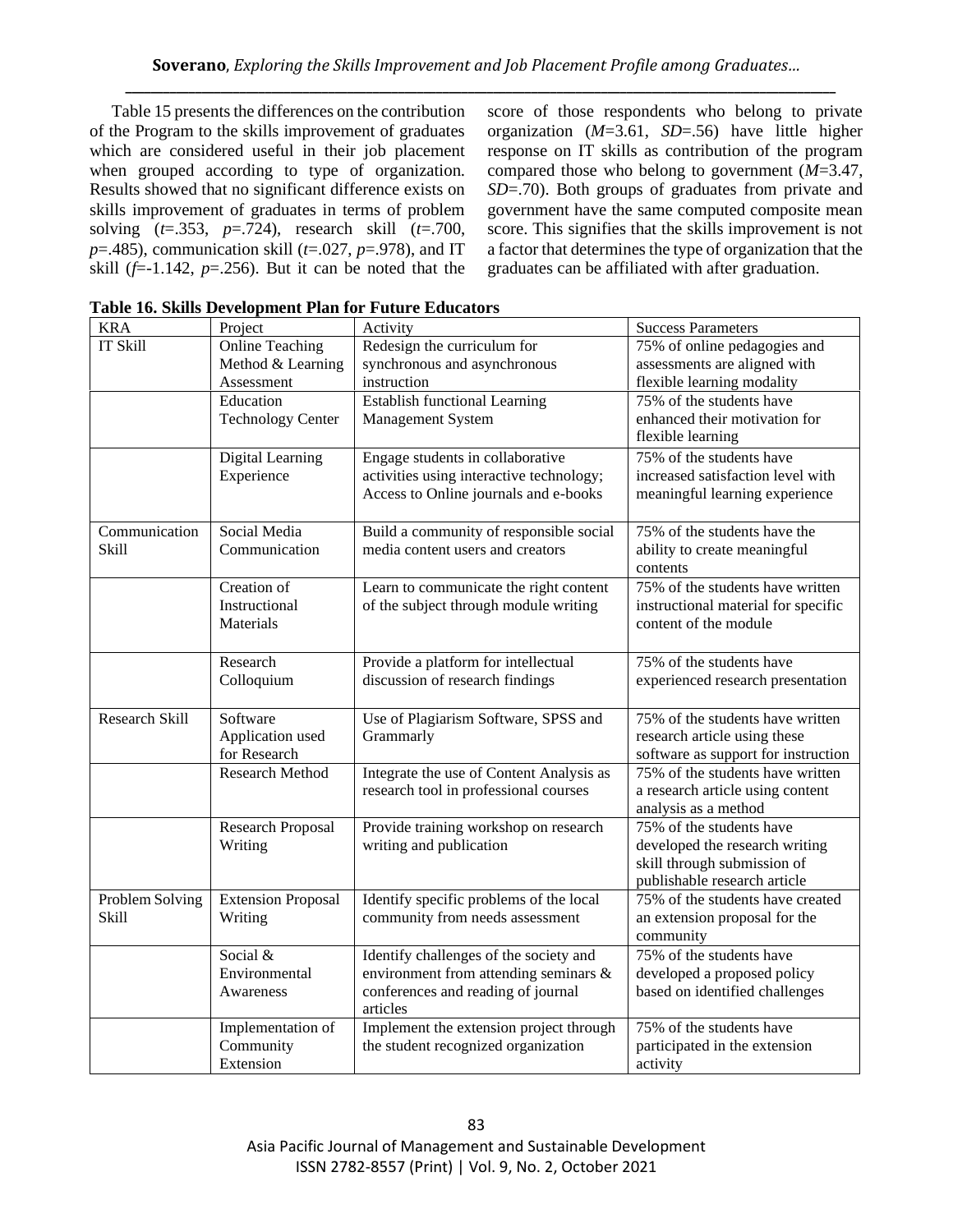#### **CONCLUSION AND RECOMMENDATION**

The graduates considered the BSEd-TLE program with very high contribution to the improvement of their Communication and IT skills. Moreover, communication skill obtained significantly higher response compared to research skill where graduates obtained significantly lower improvement. Male graduates have significantly higher response on the improvement of their communication skill from the program compared to females. Skills improvement has no significant difference when the graduates are grouped according to year of graduation, employment status, relevance of present employment to Teacher Education, sector, promotion, graduates who are pursuing further study, previous and present jobs, and type of organization. Those graduates with higher skills improvement on communication are also those who landed their first job within six (6) months. Likewise, those graduates with higher problemsolving and research skills are also those working students during college. Furthermore, those graduates with higher IT skill are those graduates with less than Php 10,000.00 monthly salary and those with no relevant jobs to teacher education.

It is recommended to implement the Skills Development Plan for Future Educators in enhancing their employability skills related to information technology, communication, research and problem solving. Higher Education Institutions may also provide educational programs that will cater to the needs of the teacher education students on how to teach lessons that will integrate skills for future jobs and future's thinking to realize the essence of the  $21<sup>st</sup>$  Century skills.

#### **REFERENCES**

- [1] Foster, J., & Yaoyuneyong, G. (2016). Teaching innovation: equipping students to overcome real-world challenges. *Higher Education Pedagogies*, *1*(1), 42-56.
- [2] Hoerr, T. R. (2013). *Fostering Grit: How do I prepare my students for the real world?(ASCD Arias)*. ASCD.
- [3] Molderez, I., & Fonseca, E. (2018). The efficacy of realworld experiences and service learning for fostering competences for sustainable development in higher education. *Journal of Cleaner Production*, *172*, 4397- 4410.
- [4] Vijayaratnam, P. (2012). Developing higher order thinking skills and team commitment via group problem solving: A bridge to the real world. *Procedia-Social and Behavioral Sciences*, *66*, 53-63.
- [5] Heiskanen, E., Thidell, Å., & Rodhe, H. (2016). Educating sustainability change agents: The importance of practical skills and experience. *Journal of Cleaner Production*, *123*, 218-226.
- [6] Aguila, G. M., De Castro, E. L., Dotong, C. I., & Laguador, J. M. (2016). Employability of computer engineering graduates from 2013 to 2015 in one private higher education institution in the Philippines. *Asia Pacific Journal of Education, Arts and Sciences*, *3*(3), 48- 54.
- [7] Chavez, N. H., Dotong, C. I., Camello, N. C., & Laguador,

J. M. (2016). Employability of engineering graduates of one Asian university as basis for curriculum review. *EPH-International Journal of Science and Engineering*, *1*(6), 18-29.

- [8] Dotong, C. I., Chavez, N. H., Camello, N. C., De Castro, E. L., Prenda, M. T. B., & Laguador, J. M. (2016). Tracer study of engineering graduates of one higher education institution in the Philippines for academic Year 2009- 2012. *European Journal of Engineering and Technology Vol*, *4*(4), 26-39.
- [9] Ismail, S., & Mohammed, D. S. (2015). Employability skills in TVET curriculum in Nigeria Federal Universities of Technology. *Procedia-Social and Behavioral Sciences*, *204*, 73-80.
- [10] Laguador, J. M., & Dotong, C. I. (2013). Tracer study of BS computer engineering graduates of Lyceum of the Philippines University. *International Journal Management, IT and Engineering*, *3*(8), 387.
- [11] Audu, R., Yusri, B. K., & Sukri, S. B. S. (2013). Acquisition of Employability Skills in Technical Vocational Education: Necessity for the 21st Century Workforce.
- [12] Oresanya, T. O., Omodewu, O. S., Kolade, T. T., & Fashedemi, A. O. (2014). Vocational education and employability: the Nigerian situation. *Journal of Poverty, Investment and Development-An Open Access International Journal (3)*, 158-160.
- [13] Saba, T. M., Igwe, C. O., Mogaji, J. O., & Mustapha, M. J. (2014). Impact of e-learning on employability development of vocational technical education pre-service teachers for national security. *Journal of Emerging Trends in Educational Research and Policy Studies*, *5*(1), 59-64.
- [14] Sisodia, S., & Agarwal, N. (2017). Employability skills essential for healthcare industry. *Procedia Computer Science*, *122*, 431-438.
- [15] Griffin, P., & Care, E. (Eds.). (2014). *Assessment and teaching of 21st century skills: Methods and approach*. Springer.
- [16] Hesse, F., Care, E., Buder, J., Sassenberg, K., & Griffin, P. (2015). A framework for teachable collaborative problem solving skills. In *Assessment and teaching of 21st century skills* (pp. 37-56). Springer, Dordrecht.
- [17] Kay, K., & Greenhill, V. (2011). Twenty-first century students need 21st century skills. In *Bringing schools into the 21st century* (pp. 41-65). Springer, Dordrecht.
- [18] Larson, L. C., & Miller, T. N. (2011). 21st century skills: Prepare students for the future. *Kappa Delta Pi Record*, *47*(3), 121-123.
- [19] Saavedra, A. R., & Opfer, V. D. (2012). Learning 21stcentury skills requires 21st-century teaching. *Phi Delta Kappan*, *94*(2), 8-13.
- [20] Mee, C. K., Sui, L. K. M., & Binti Salam, S. (2018). Undergraduate's perception on Massive Open Online Course (MOOC) Learning to foster employability skills and enhance learning experience. *International Journal of Advanced Computer Science and Applications*, *9*(10), 494-499.
- [21] Dernova, M. (2015). Experiential learning theory as one of the foundations in effective adult learning practice